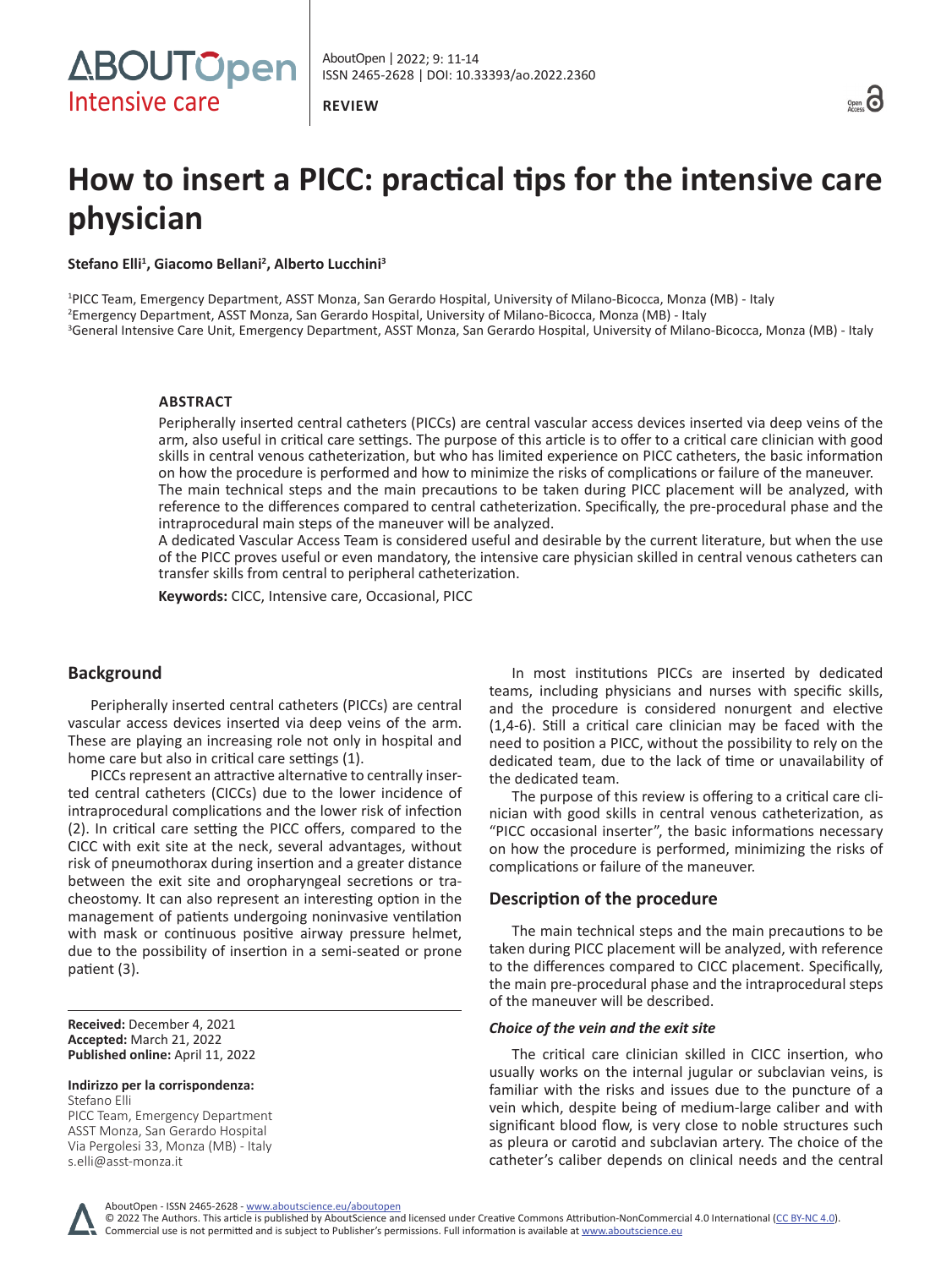vein is usually able to accommodate catheters of large calibers, at least in the short/medium term.

On the contrary, the veins of the arm used for PICCs (basilic, brachial or cephalic veins) do not present important risks during the puncture maneuver but are much more sensitive to trauma of the vascular wall and to the presence of the catheter itself. Compliance with certain precautions is therefore necessary to reduce the risk of complications (7).

The path of the PICC in the venous system presents several convolutions and potential obstacles to the correct advancement of the catheter. The dimensions of the vessels involved are not always constant and any narrowing, upstream of the puncture, could represent an additional source of risk.

A systematic ultrasound evaluation of the vessels, in the arm and thorax, should be performed to identify those that may be appropriate for the procedure (8). The technique most often used is called Rapid Peripheral Vein Assessment (RaPeVA), which allows the clinician to quickly and completely assess the available peripheral vascular system and identify the position of the median nerve (7).

The puncture site is usually chosen according to the ZIM™ method (9), in which the arm is divided into three portions of equal size and the exit site must be located in the central portion, called the Green Zone. The distal portion (Red Zone) is more subject to forearm movements causing trauma, while the proximal portion, near the axillary cavity (Yellow Zone), is more exposed to infectious risk due to the greater physiological bacterial colonization and the difficulty to manage the catheter.

During RaPeVA, once the target vein has been identified, it is advisable to measure its diameter at its smallest point, starting from the puncture site and along the entire visualizable proximal portion. The caliber of the catheter must occupy at a maximum one-third of the caliber of the vein (7): although some literature reports a catheter/vein ratio of 45% (1,10), a ratio of 33% still appears safer. For example, in a 4 mm vein it is advisable to insert a catheter equal to or smaller than 4 French; in a 5 mm vein it is advisable to insert a catheter equal to or smaller than 5 French and so on.

# *Catheter length assessment*

Due to the *interindividual* patient variability, it is useful to assess the length of the PICC prior to insertion, to optimize the out-of-skin tract and simplify the management. A simple method, based on surface landmarks, consists in measuring the distance from the exit site to the ipsilateral clavicle–sternal articulation, adding to this distance 10 cm if the access is from the right arm or 15 cm if the access is from the left arm. This technique slightly overestimates the correct distance but it allows to adjust the length of the PICC with some precision (11).

#### *Maximum sterile barrier precautions*

For PICC insertion, as for all vascular access devices with an expected indwelling time of more than 48/72 hours, maximum sterile barrier precautions are mandatory (1,5). Emergency conditions do not justify the avoidance of such measures and in emergency conditions other types of vascular access devices are more suitable.

#### *Ultrasound-guided venipuncture*

Compared to CICC insertion with the direct Seldinger technique, PICC requires the critical care clinician to change the approach to ultrasound-guided venipuncture.

The modern micro-introduction systems, contained in the PICC kits, are based on a 23G needle and 0.018 nitinol guide wire. Such a fine needle is more prone to accidental and involuntary movements during the syringe disconnection maneuver after puncture.

For this reason, a viable option is to prick with the needle without a syringe connected and primarily use ultrasound vision instead of looking for blood reflux (Fig. 1).

#### *PICC insertion*

PICC insertion is based on the modified Seldinger technique. The catheter is inserted into the vein through a peelaway micro-introducer and not, as it happens during CICC insertion, over the guide wire.

During PICC insertion it is recommended to follow the progression of the catheter through the axillary vein in its thoracic portion by ultrasound and to rule out, again by ultrasound, the catheter migration in the internal jugular vein. The rotation of the patient's head toward the operator helps the correct progression of the catheter: this position partially occludes the internal jugular vein and facilitates the advancement toward the anonymous vein. For the same purpose, alternatively, it is also possible to manually compress the internal jugular vein with the ultrasound probe (7). In case of difficulty, it may be useful to extend the patient's arm cranially, to render more linear the vessel portion of interest.

The use of the micro-introducer, during PICC insertion, offers a sensitivity to the operator entirely different from the one which is well known to those skilled in CICC insertion. While to advance the CICC a fair amount of force is necessary to overcome the resistance of the catheter on the skin and subcutaneous tissues, the sliding of the PICC through the introducer is, instead, totally free of friction between the micro-introducer and catheter. In order to detect and manage any resistance to PICC advancement, transmitted from the tip of the catheter to the operator's hand, it is therefore important to advance the catheter slowly and regularly, holding it very gently between the thumb and forefinger of the dominant hand. This allows to perceive the presence of any anatomical obstacle in the vascular system and overcome these by tactile sensations.

#### *Tip location*

The technique still considered the most reliable and costeffective for verifying the position of the PICC tip (tip location) at the cavoatrial junction is the intracavitary electrocardiogram (1,7,8,12). For the critical care physician, generally well skilled in ultrasound diagnostics, the use of transthoracic echocardioscopy for the PICC tip location may be faster and easier (1,8). A four-chamber cardiac scan allows to visualize the right atrium, the infusion via PICC of a few milliliters of normal saline mixed with a small amount of air allows to measure the delay between injection and visualization of the fluid in the right atrium (bubble test). Although in the literature a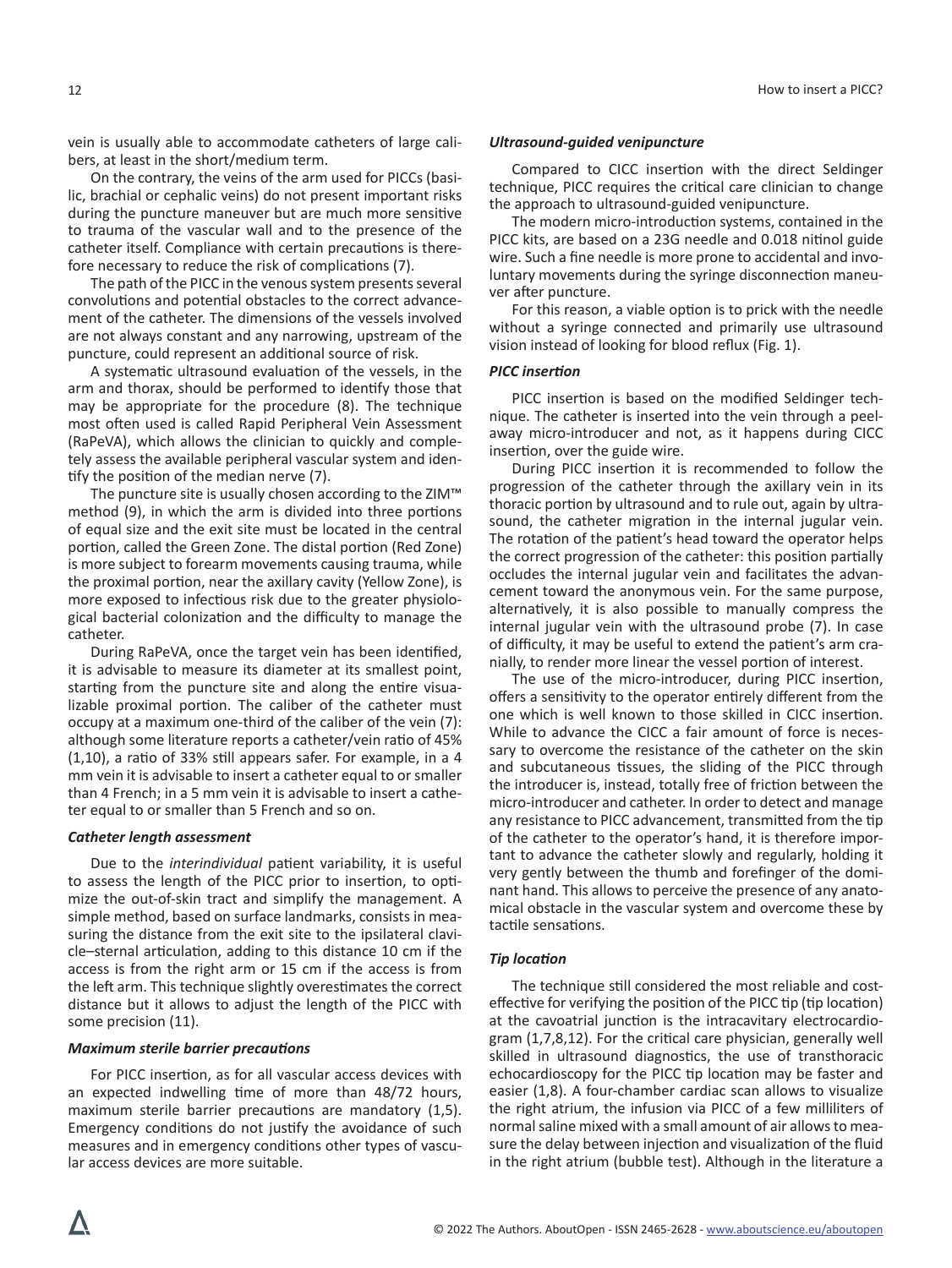

**Fig. 1 -** Ultrasound-guided venipuncture in the arm.





maximum time of up to 2 seconds is reported, a delay of 1 second or less is considered a reliable indicator of the correct positioning of the tip (8,13) (Fig. 2).

The intraprocedural tip location, thanks to the almost total absence of risks for major complications associated with venipuncture, makes the use of radiological diagnostics unnecessary, allowing immediate use of the catheter (1,14).

## *Catheter securement*

One of the main aspects of PICC placement is correct catheter securement. As recommended in the literature for the last 20 years, a sutureless device has to be used for infection risk reduction (1,5,7). In the last decade, a new device has shown remarkable effectiveness in anchoring the catheter to the skin. It is the subcutaneous anchoring system (SAS), particularly also suitable for difficult to manage exit sites, such as the neck, and in patients with high risk of accidental dislodgement (15,16).

At the end of the procedure, the application of cyanoacrylate glue to the exit site is recommended prior to the application of the dressing. Cyanoacrylate glue is useful for: hemostasis in the exit site, stabilization of the catheter